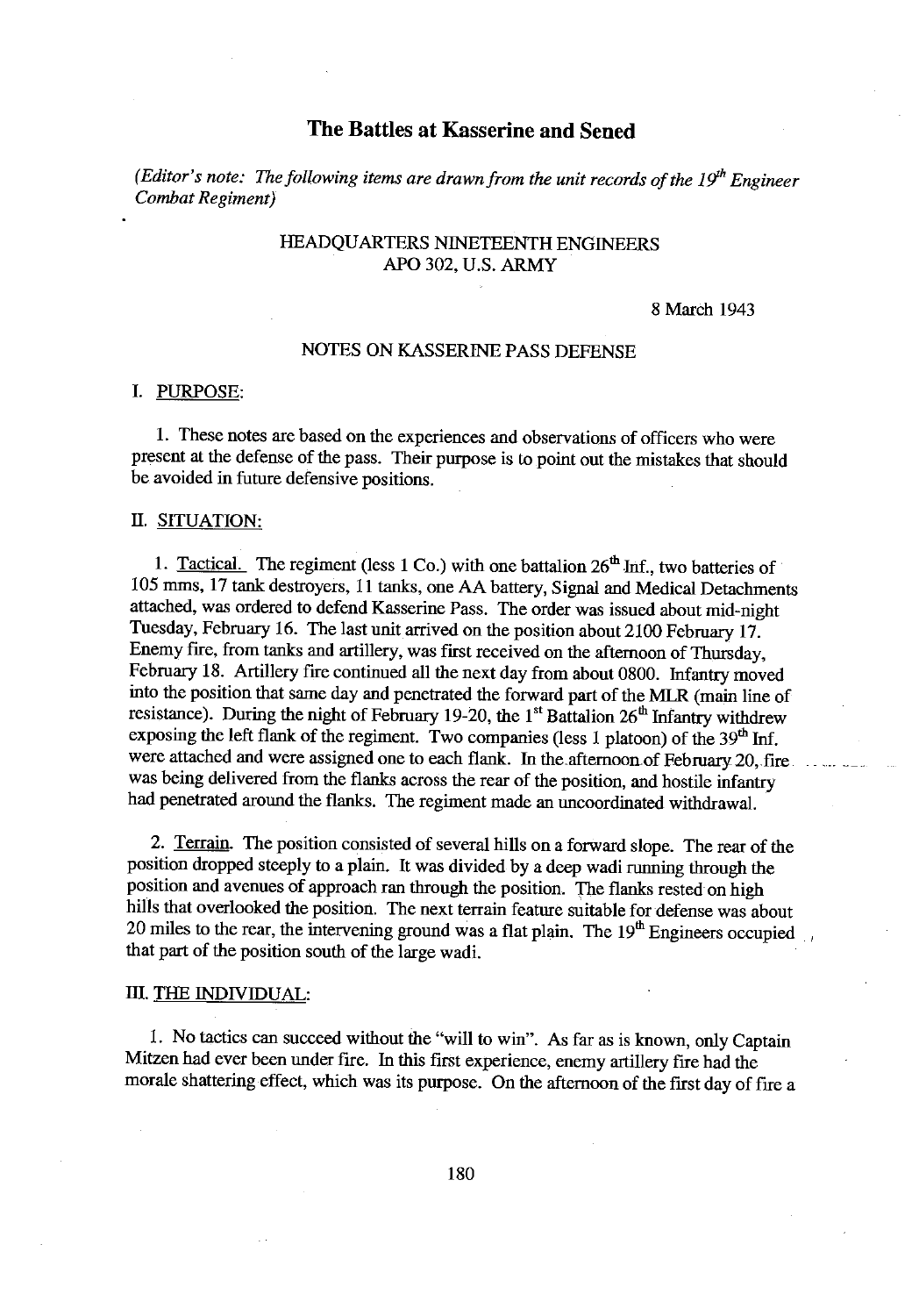considerable number of men left their positions and went to the rear. Some of these men were rounded up and returned to their posts. Others doubtless were not collected. These men left their posts because of fear and because they were not controlled by their officers and non-commissioned officers. Fear was engendered by the heavy fire and by rumors that had no basis in fact and were not investigated. Uncontrolled movement showed lack of discipline.

2. Discipline must be instilled off the battlefield. The habit of obedience to orders and response to the control of officers and NCOs has to be formed in the daily activities of each of us. Failure to demand unquestioning obedience at all times will result in lack of control when men are under stress.

3. The fear that everyone has—including the Germans and Italians—must be brought under control. The following measures will help to secure that control:

a. Think of statistics—the percentage of casualties from artillery fire is small. Your chances of surviving are high.

b. Act unafraid even if you are scared. Your example will strengthen others.

c. Know how your enemy operates and teach your men, you, thus, diminish the chance of surprise.

d. Keep busy and keep your men busy.

e. Call the roll from time to time so that the men know they have company.

f. Squash rumors.

## IV. ELEMENTS OF DEFENSIVE POSITION:

1. The elements of a defensive position are:

- a. Observation
- b. Fields of Fire
- c. Cover and Concealment
- d. Obstacles
- e. Communications

2. Observation: The first requisite is to see without being seen. Observation posts were established by all units down to platoons, and operated effectively. More use should have been made of the individual soldier in the squad as an observer. He should be instructed to send back information of troop concentrations and gun positions so that fire can be brought down on them.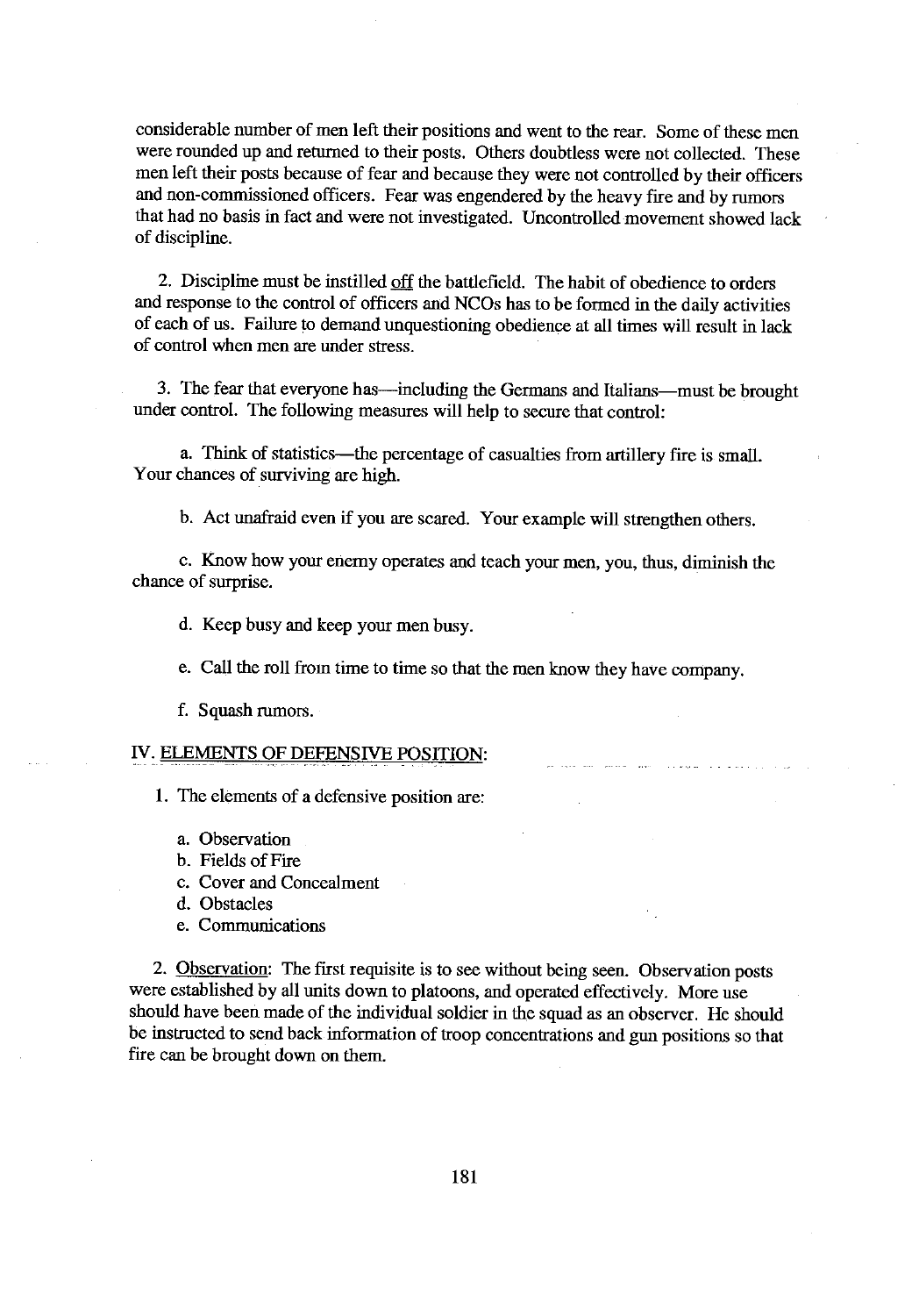3. Fields of Fire: Machine guns are the frame work of the defense. They should be sited to cover approaches to the position and to give interlocking bands of fire across the front. Adjacent units must provide mutual support. The heavy guns must have fields of fire to their maximum range in the early stages, and then be withdrawn to positions for mid-range firing. The siting of machine guns was faulty in many instances. The major faults were failure to move guns from their long range positions to positions for close-in support, lack of mutual support between adjacent units, and lack of interlocking fire across the front.

4. Cover and Concealment: Men must learn to dig and dig deep, not only one slit trench but alternate trenches. During enemy bombardment men are safe in such shelters. They must learn to sit concealed, avoiding walking on the skyline, use every means to conceal the location of the elements of the position. Gun positions must not be in sight of enemy observation. In general, they should be on reverse slopes. Alternate and supplementary positions must be provided and occupied. Concealment of our position was compromised by unnecessary movement in the open. Guns were silenced because no alternate positions were available after the gun's initial location had been determined by the enemy. The construction of a defensive position is never completed. There is always more digging that can and must be done. Rock walls are inadequate. Men and guns must be dug in.

5. Obstacles: The enemy must be impeded by wire and booby traps. Each group should be completely surrounded by wire. Obstacles were practically non-existent except for the mine fields and they were no obstacles to foot troops. Even when wire was delivered on the site, little use was made of it. There is little time to rest on a defensive position.

6. Communications: Our position was weak in signal communications. We shall always be faced with that weakness. It can be overcome by an increased use of runners. They must be selected early and made acquainted with the location of all C.P.s. They must be able to be used as guides to any element in the position. The Communications Section did excellent work. Every effort should be made to bury wires. No use was made of visual signal men. There may be occasions when they can perform effectively. No communications trenches were dug in the position. Their utility is obvious.

#### V. CONDUCT OF THE DEFENSE:

1. A well conducted defense depends on the skillful manipulation of the following elements:

- a. Outpost
- b. Main garrison
- c. Supporting weapons
- d. Supports and reserves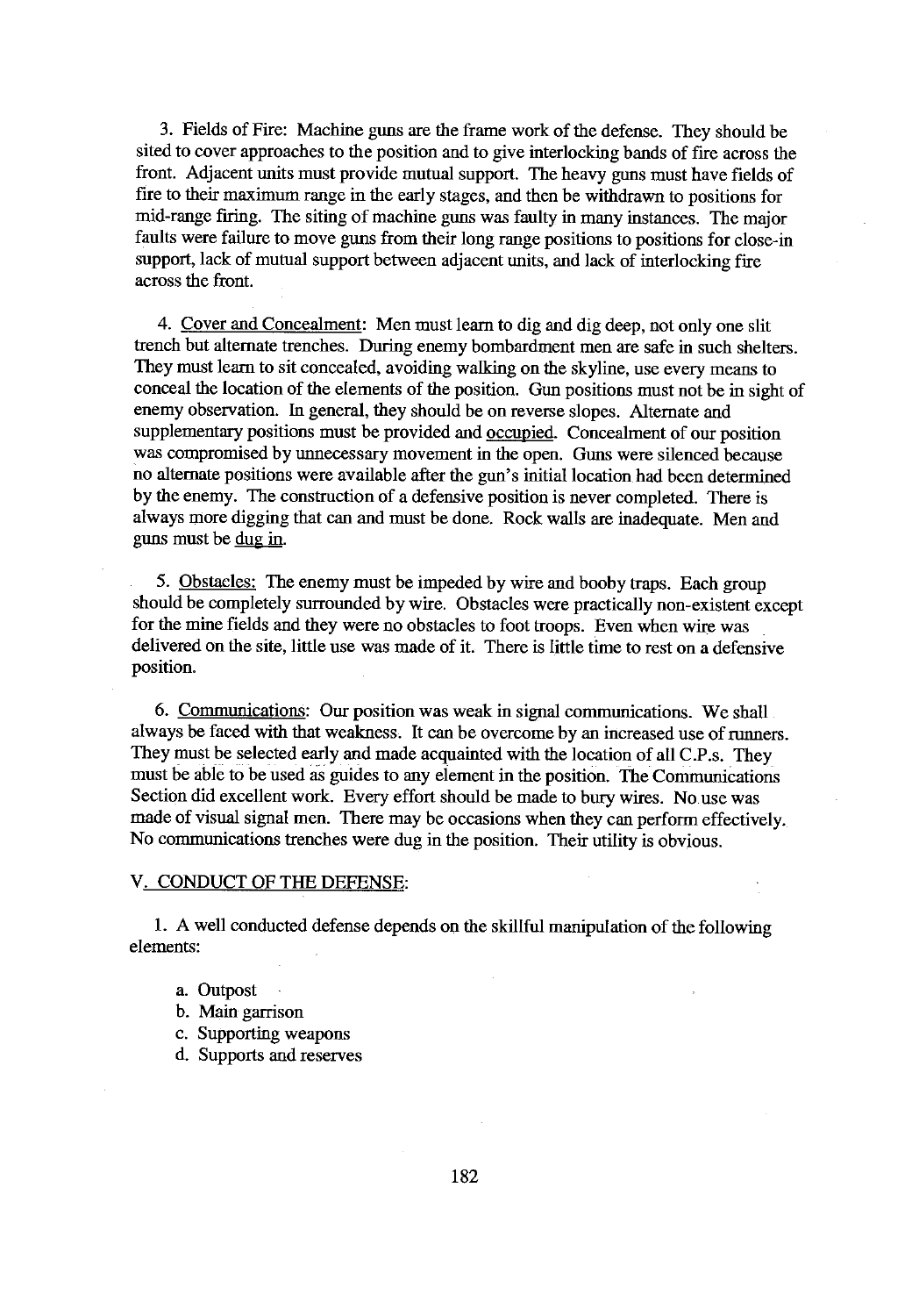2. Outposts. Its purpose is to prevent surprise. The combat outpost served its purpose. If, as in this case, the combat outposts are furnished by each company, contact between adjacent outguards by means of patrols is essential.

3. Main Garrison. The main garrison must be divided into combat groups with one or more automatic weapons as the nucleus of each. These garrisons must be well dug in and wired in, not only in one position but with alternate positions so that men can be shifted to oppose enemy advances from any direction toward the terrain feature the group defends. During artillery bombardment or heavy machine gun fire the men should be under cover, preferably on the reverse slope of a hill. The outposts and listening posts can warn of an impending infantry attack. Only two or three observers per combat group need be actively on duty at one time. Firing by riflemen and machine guns without a target does no good and betrays the position. Harassing fire is an artillery function. Each combat group must also maintain contact with units on each side. Each combat group must consider itself as defenders of a locality. If you do not, you may find the adjacent unit gone or overcome, when with help from you it might have stayed to protect your flank.

4. Supporting Weapons. The 50 cal. machine guns and 37mm AT guns should remain under the control of the company commander. Battalion commanders should see that they are sited to provide a framework of fire covering all units from enemy movement along the most likely avenues of approach. In a position such as that at Kasserine Pass about half the guns should have been on the crests for long range fire and then withdrawn. The guns along the MLR should have remained silent until hostile infantry was within 750 yards range. The long range guns after filling their primary mission should have moved into positions so sited that they could fire on infiltrations through the MLR. Anti-tank guns seem to have been well sited. Their limitations are known to all of us.

5. Supports and reserves.

a. Each company area should have had a support platoon. It was not necessary that this be kept mobile. Whether mobile or used to deepen the defense, it should have been available for flank protection, anti-aircraft protection and to deal with any hostile elements penetrating the MLR. They should have dug positions from which they could have covered the intervals between the forward squads. These support platoon leaders should have prepared plans for counterattack under various assumptions.

b. The battalion and regimental reserves were used to deepen the position (CCo.) and to extend the flank (Cos I and K,  $39<sup>th</sup>$  Inf) after the withdrawal of the 1<sup>st</sup> Bn,  $26<sup>th</sup>$  Inf. A prolonged defense can only hold against strong attack while it is flexible, i.e., by its own means throw out the enemy. The proper use of support and reserves, i.e., the timing of their attacks, depends on accurate and timely information. Information sent back to each higher headquarters must be evaluated and confirmed. The use of reserves will be effective only if all units are controlled rigidly.